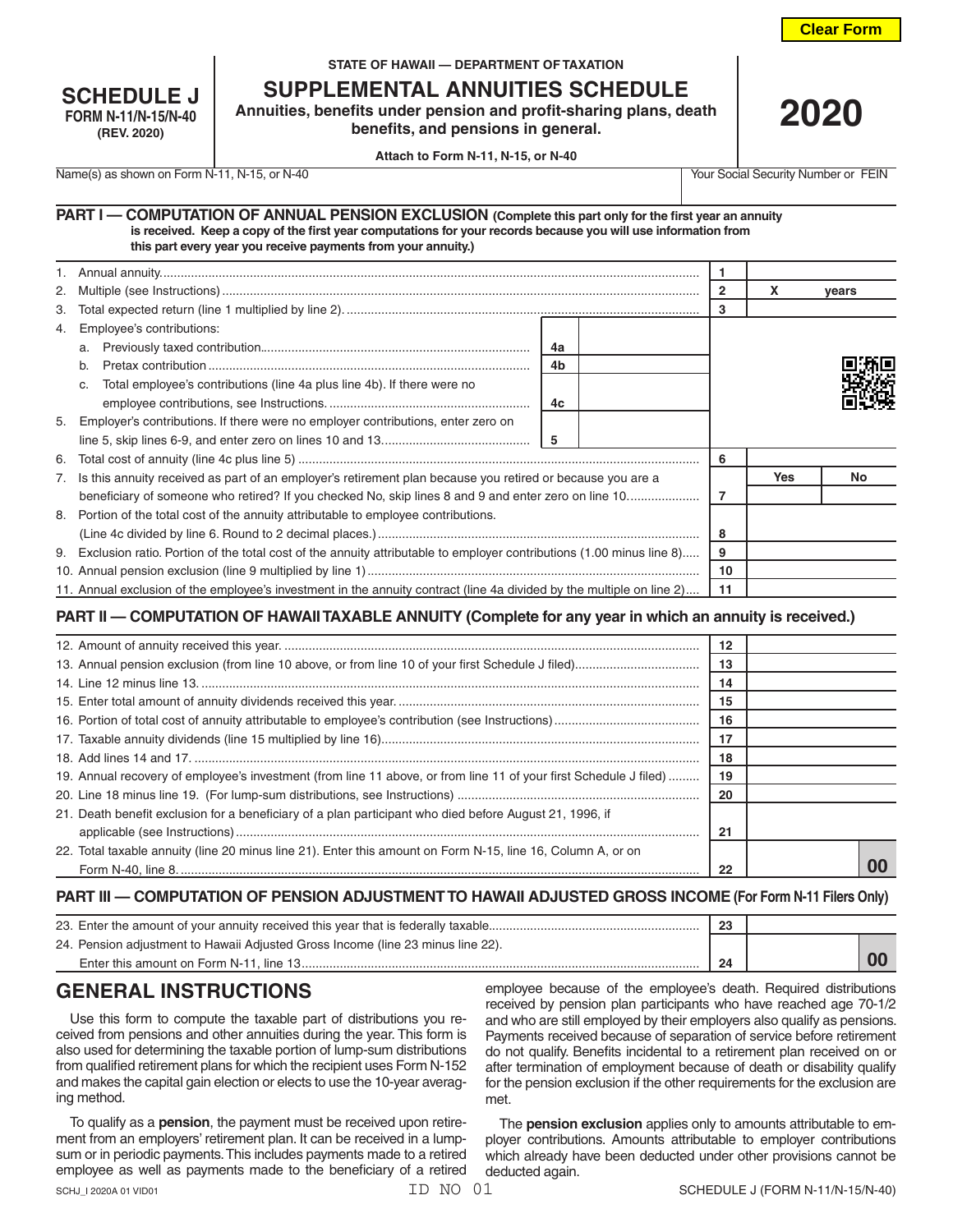**Note:** Section 18-235-7-03(c), Hawaii Administrative Rules, clarifies that pension plan distributions received after 1997 are exempt from the Hawaii income tax when the distributions are attributable to certain employer contributions. The purpose of the rule is to exempt distributions attributable to employer contributions, notwithstanding the employer's choice of entity for doing business (i.e., sole proprietorship, S corporations, partnerships, and limited liability companies).

## **WHO MUST USE THIS FORM**

You **MUST** use this form if you received payment from any of the following:

- 1. A privately purchased annuity. The portion of your cost included in each distribution may be excluded.
- 2. A profit-sharing plan to which employee contributions were made. Only the increase in the value of the plan attributable to your contributions is taxable.
- 3. A death benefit as a beneficiary of a deceased employee.
- 4. A pension plan to which employee contributions were made (i.e. both the employee and the employer contributed towards the cost of the pension). Only the increase in the value of the plan attributable to your contributions is taxable.
- 5. A qualified retirement plan in the form of a lump-sum and you are using Form N-152 to make a capital gain election or to use the 10-year averaging method to report the lump-sum distribution.
- 6. A hybrid plan which is partly pension and partly deferred compensation, such as a 401(k) plan with a profit-sharing component or employer matching program, an SEP plan with employer contributions as well as salary reduction option, or any similar hybrid plan.

If you did not contribute to the cost of your annuity that is not a part of an employer's pension plan or you recovered your entire cost before July 1, 1989, under the prior three year recovery rule, report your total annuity received this year on Form N-15, line 16, Column A. If you are filing Form N-11, the taxable amount should have already been included in the amount reported as federal adjusted gross income on line 7.

If you receive benefits from more than one plan, a separate Schedule J must be completed for each plan.

### **WHO SHOULD NOT USE THIS FORM**

DO **NOT** use this form if you received a payment from any of the following:

- 1. An annuity you receive which is NOT part of your employer's pension plan AND to which no employee contributions were made. The full amount received is taxable and must be reported on Form N-15, line 16, Column A. If you are filing Form N-11, the taxable amount should have already been included in the amount reported as federal adjusted gross income on line 7.
- 2. An annuity you receive which is NOT part of your employer's pension plan in which the cost to you was recovered before July 1, 1989, under the three year recovery rule formerly permitted. The full amount received is taxable and must be reported on Form N-15, line 16, Column A. If you are filing Form N-11, the taxable amount should have already been included in the amount reported as federal adjusted gross income on line 7.
- 3. A pension plan to which NO employee contributions were made (i.e. the employer paid for the entire cost of the pension) if distributions are made after retiring or after attaining the age of 70-1/2. The entire amount is NOT subject to Hawaii taxation and need not be reported. If you are filing Form N-11, the amount reported as taxable for federal should be included on Form N-11, line 13.
- 4. A pension plan to which NO employee contributions were made (i.e. the employer paid for the entire cost of the pension) if distributions are made for any reason other than retirement or the attainment of age 70-1/2 (e.g., you quit, were laid off or fired, the plan was terminated, etc.). The full amount received is taxable and must be reported on Form N-15, line 16, Column A. If you are filing Form N-11, the taxable amount should have already been included in the amount reported as federal adjusted gross income on line 7.
- 5. The state retirement system or any other public retirement system. Distributions from a public retirement system are not subject to Hawaii's personal net income tax. However, distributions attributable to voluntary contributions made under an elective right by an employee of a government employer are subject to Hawaii personal income tax (see sections 18-235-7-01 through 18-235-7- 03, Hawaii Administrative Rules (HAR)). If voluntary contributions were made, use this form to calculate the amount of the pension income subject to Hawaii personal income tax. If you are filing Form N-11, the amount reported as taxable pension for federal income tax purposes, but excluded from Hawaii personal income tax, should be included on Form N-11, line 13.

If you have received a lump-sum distribution, also see Form N-152, Tax on Lump-Sum Distributions.

See Administrative Rules section 18-235-7-01 through 18-235-7-03 for further information.

## **LINE-BY-LINE INSTRUCTIONS**

#### **PART I — COMPUTATION OF THE ANNUAL PENSION EXCLUSION — Use this part to compute the amount of the nontaxable portion of pension or annuity payments received each year.**

This part must be completed only in the first year a distribution is received. The computations made in this part will not change from year to year. Keep a copy of this part since you will need the information each year a distribution is received to compute the taxable portion of the distribution.

**Line 1. Annual annuity —** Enter the amount you will receive each year. If you received a distribution for only part of a year, report an amount that reflects what you would have received had distributions been made for a 12 month period.

Include on this line only amounts that are fixed and definite. Any indefinite or varying amounts should be included in Part II, line 15.

If you are using this form to determine the taxable amount of a lumpsum distribution to be reported on Form N-152, enter on line 1 the total amount of the distribution. If you are electing to include in taxable income this year the net unrealized appreciation (NUA) of your employer's securities received as part of the distribution, include on this line the appropriate amount from the box which is your NUA in employer's securities on federal Form 1099-R.

**Line 2. Multiple —** Enter the multiple used for federal purposes to determine the expected return on the contract. This number represents the expected number of years that the annuity will be paid based on your age and other factors. See the discussion regarding Expected Return and actuarial tables in Internal Revenue Service Publication 939.

If you are using this form to determine the taxable amount of a lumpsum distribution to be reported on Form N-152, enter "1" on this line.